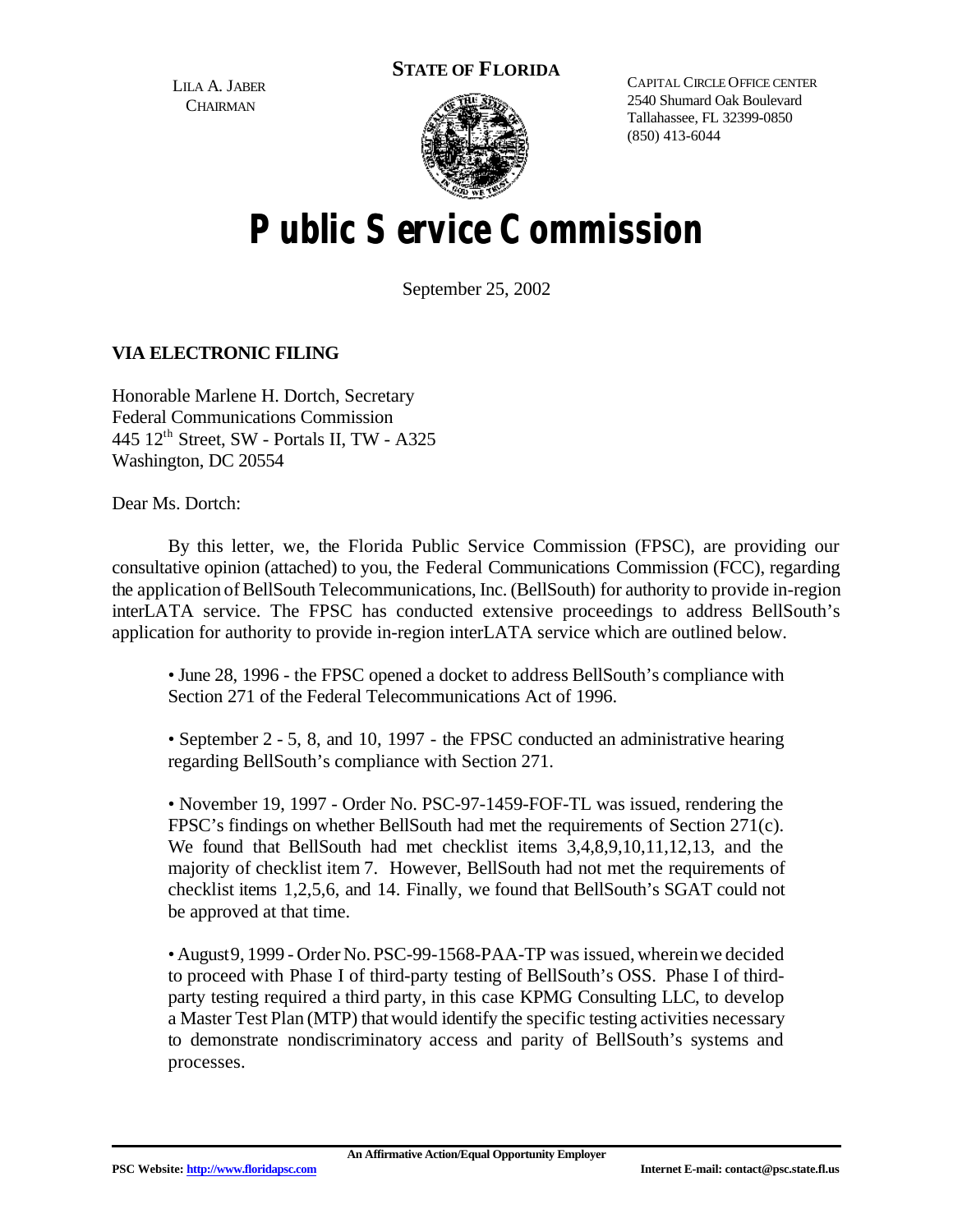Honorable Marlene H. Dortch, Secretary Page 2 September 25, 2002

> • January 11, 2000 - Order No. PSC-00-0104-PAA-TP was issued, whereby we approved the KPMG Consulting MTP and initiated Phase II of third-party testing of BellSouth's OSS.

> • February 8, 2000 - Order No. PSC-00-0260-PAA-TP was issued, in which we set forth the interim performance measures to be used during the course of testing to assess the level of service BellSouth is providing to Alternative Local Exchange Carriers (ALECs).

> • March 20, 2000 - Order No. PSC-00-0563-PAA-TP was issued, whereby we approved the retail analogs/benchmarks and the statistical methodology that should be used during the OSS third-party testing.

> • December 20, 2000 - Order No. PSC-00-2451-PAA-TP was issued, approving revised interim performance measures, benchmarks and retail analogs to be used during the third-party OSS testing. The revised interim measures were ordered to address several changes made to BellSouth's initial set of interimmeasures approved by Order No. PSC-00-0260-PAA-TP. The revised interim measures included corrections to the business rules used to calculate the measures and additional levels of detail allowing the measures to capture BellSouth's performance on newer services such as Local Number Portability (LNP).

> • July 3, 2001 - Order No. PSC-01-1428-PAA-TL was issued, wherein we approved additional changes to update measures and retail analogs and provide additional levels of disaggregation**.** This was necessitated, in part, because BellSouth issued additional changes to its revised interim measures in other jurisdictions since the issuance of Order No. PSC-00-2451-PAA-TP.

> • March 6, 2001 - BellSouth requested we again address whether it had met the 271 criteria to provide in-region interLATA service.

> • April 25, 2001 and June 5, 2001 - ByOrders Nos. PSC-01-1025-PCO-TLand PSC- $01-1252$ -FOF-TL, respectively, we decided that all operational supportsystem $(OSS)$ aspects would continue to be addressed separately through the third-party test in Docket No. 960786B-TP, which was made into a separate track of this proceeding and operated under a different procedure and time line.

> • October 10-11, and 17-19, 2001 - the FPSC conducted an administrative hearing to complete our evaluation of BellSouth's compliance. ACCESS Integrated Networks (ACCESS), AT&T Broadband Phone of Florida, Covad Communications, e.spire, Florida Cable Telecommunications Association (FCTA), Florida Competitive Carriers Association (FCCA), Florida Digital Network (FDN), KMC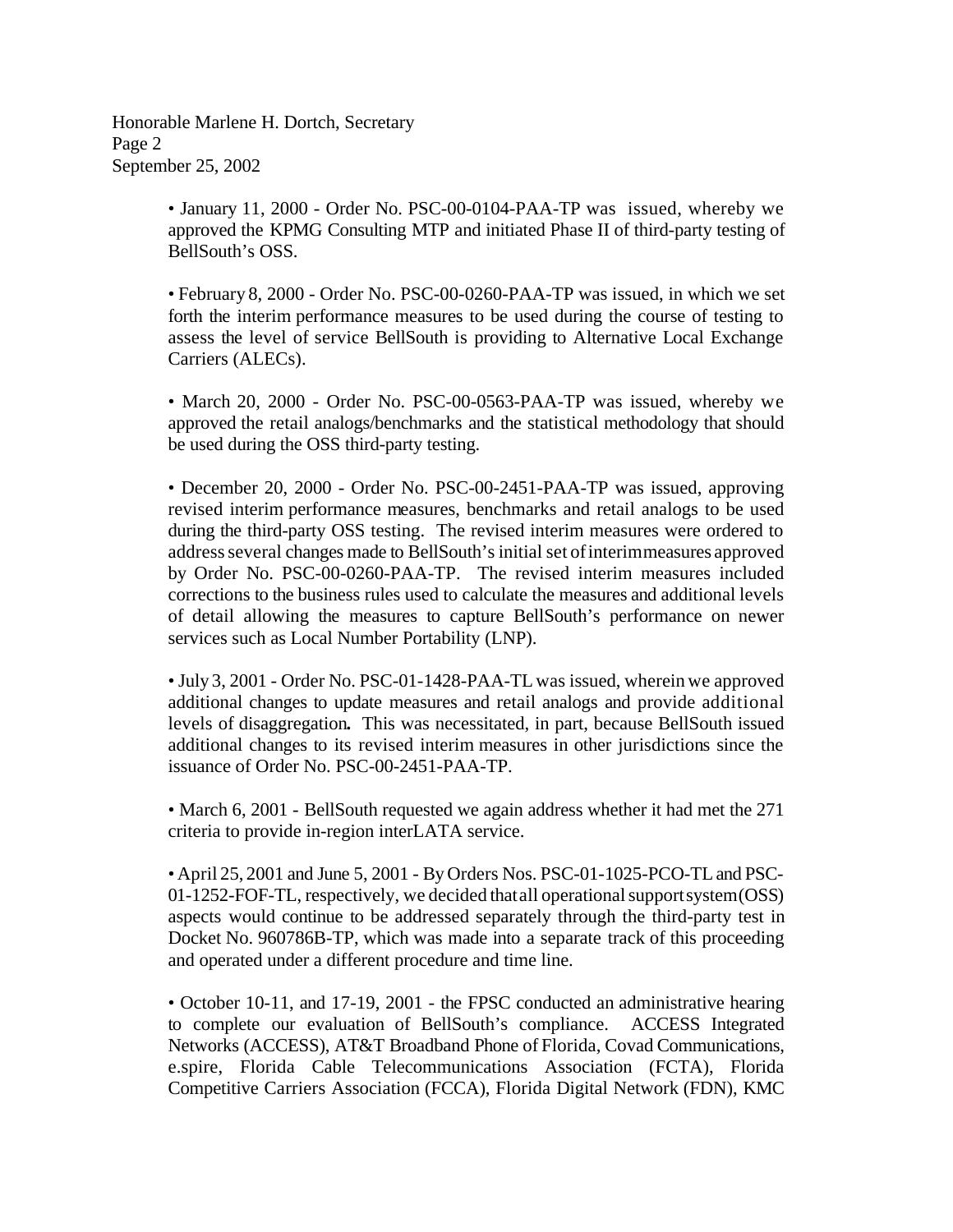Honorable Marlene H. Dortch, Secretary Page 3 September 25, 2002

> Telecom, NewSouth Communications, NuVox Communications, Sprint, TCG South Florida, Time Warner Telecom, U.S. LEC of Florida, WorldCom, XO Communications, and Z-Tel Communications participated in the hearing regarding BellSouth's 271 request.

> • June 21, 2002 - KPMG Consulting, Inc. presented its Draft Final Report to the FPSC staff containing preliminary results and conclusions from the third-party testing of BellSouth's OSS. The draft report addressed KPMG's findings regarding the pre-ordering, ordering, provisioning, and maintenance/repair operations support systems.

> • July 12, 2002 - a Commissionworkshop was held to address questions concerning the Draft Final Report. Comments on the draft report were filed by parties on July 24, 2002.

> • July 30, 2002 - KPMG Consulting submitted its Final Report regarding the thirdparty testing. The Final Report contains KPMG Consulting's final conclusions regarding BellSouth's pre-ordering, ordering, provisioning, and maintenance and repair operating support systems.

> • September 9, 2002 - we considered both staff's recommendation on KPMG's final report addressing BellSouth's OSS and staff's recommendation on the 271 issues addressed at our hearing at an Agenda Conference.

Based upon the extensive evidence considered in this matter, it is our opinion that BellSouth has met the necessary 271 criteria to provide in-region interLATA service. I think that you will agree that our process has given us the time to thoroughly examine all pertinent aspects of BellSouth's 271 request. Further, we believe that the independent third-party testing for BellSouth's OSS has provided us with the necessary tools to ensure BellSouth's compliance and our future ability to monitor BellSouth's compliance.

Despite ongoing concerns regarding some of the currently disputed issues in the OSS testing, we are optimistic that Florida consumers will benefit from BellSouth's entry into the in-region interLATA market. As noted above, we will continue to monitor our markets and work with the FCC to foster the growth of competition in Florida.

Competition is a process. The goal is to provide Florida's consumers with real choices in the telecommunications market. That is the ultimate benefit to the consumer. Even though we are recommending that you grant 271 approval, BellSouth, other companies, and the FCC should take notice that the FPSC, consistent with federal and state law, will make every effort to remove impediments that stand in the way of facilitating a competitive environment. Our role in overseeing